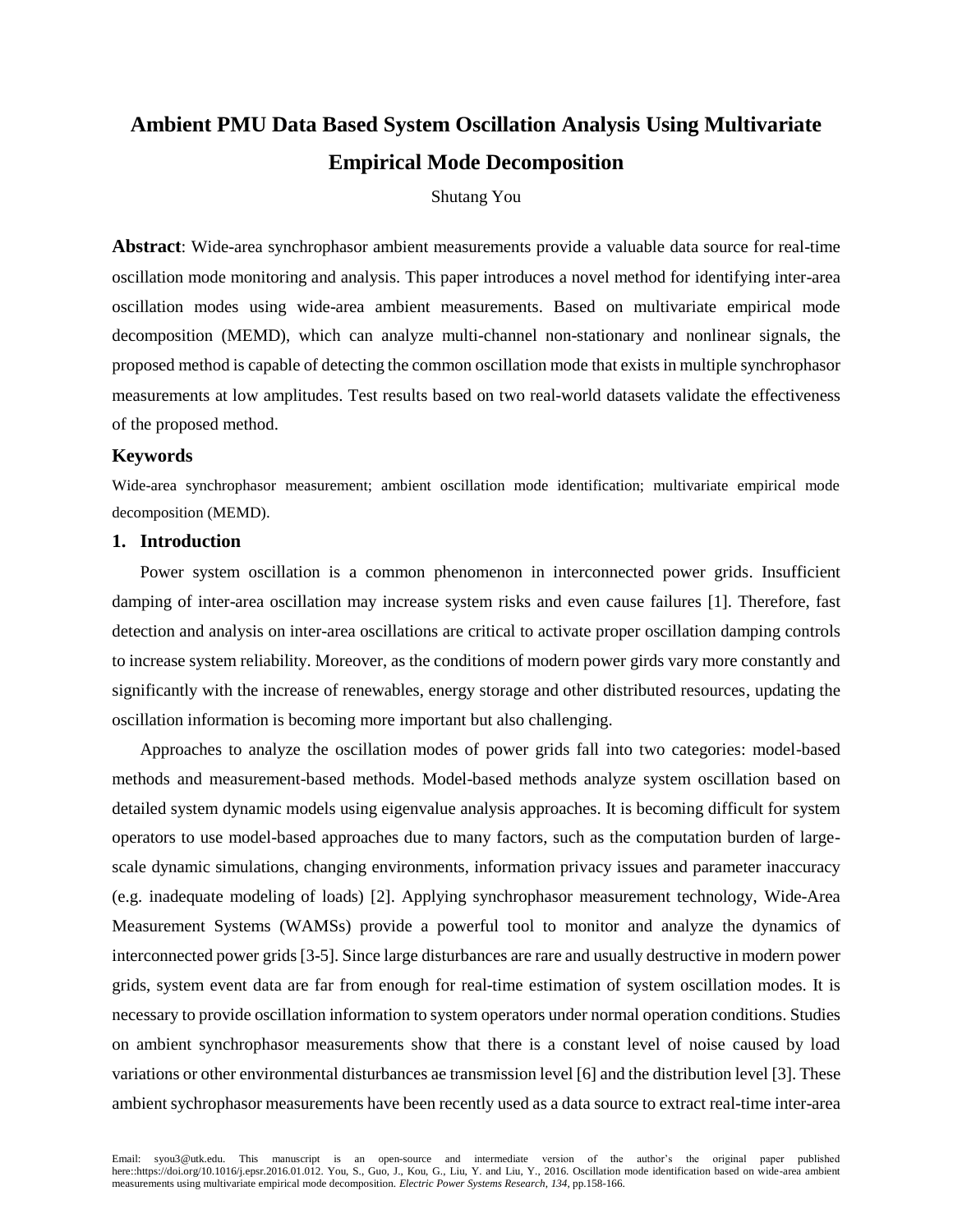oscillation information.

Since ambient measurements were first used in Ref. [\[7\]](#page-12-4) to analyze the electromechanical oscillation, multiple approaches have been developed based on various signal processing techniques. There are two main categories of methods for oscillation analysis based on ambient and event data: transfer function based methods and subspace methods. Transfer-function-based methods directly estimate mode shape through treating measurements as system outputs. Typical transfer function based methods include Fourier transform [\[8-10\]](#page-12-5), the Prony's method [\[11\]](#page-13-0), the Matrix-Pencil method [\[12\]](#page-13-1), Empirical Mode Decomposition (EMD) [\[13\]](#page-13-2), the Yule-Walker method [\[14\]](#page-13-3), and the singular value decomposition method [\[15\]](#page-13-4), etc. To increase analysis efficiency, Ref. [\[9\]](#page-12-6) adopted a FFT-based distributed optimization method to select the dominant measurement channels for estimating each oscillation mode based on ambient data. Ref. [\[16\]](#page-13-5) proposed a two-step method which comprised of independent component analysis and random decrement to estimate the oscillation mode. Different from transfer-function-based methods, subspace methods obtain the oscillation mode information through identifying the system state space model using the measurements [\[7\]](#page-12-4). Typical subspace methods include the Canonical Variate Algorithm [\[17\]](#page-13-6), the N4SID algorithm [\[18\]](#page-13-7), and the autoregressive moving average block-processing method [\[19\]](#page-13-8). Recently, Ref. [\[20\]](#page-13-9) proposed the robust recursive least square algorithm to analyze measurement data. Ref. [\[21\]](#page-13-10) improved this method by proposing a regularized robust recursive least square method.

Existing transfer function based methods have limitations in one or two of the following aspects. *a) The capability to analyze drifting, non-stationary signals and provide localized results.* Oscillation may drift frequently in ambient measurements [\[22\]](#page-13-11). For example, a high damping local oscillation mode may stimulate an inter-area oscillation mode with a pseudo negative damping ratio within a short duration. Existing methods may not be able to find the appropriate time window for analyzing this inter-area oscillation due to this drifting [\[23\]](#page-13-12). In addition, some measurements are mixed with fluctuations unrelated to oscillations, such as the frequency fluctuations caused by normal system operation and regulations [\[24\]](#page-13-13). These non-stationary measurements usually lead to difficulties to accurately analyze the subtle oscillation modes [\[25\]](#page-13-14). For example, the Prony's method requires the signal to be zero-mean and stationary, which may result to difficulties to analyze signals with high amplitude trends [\[19\]](#page-13-8). *b) The capability to analyze multi-channel signals.* Most existing methods can only process one signal so they have to analyze multiple signals in a separate way. they usually require measurements from critical devices, which has good observability (e.g., branch flow and bus frequency) on certain inter-area oscillation modes. If the measurement that has good oscillation observability is not available in some areas, single-channel methods may not be able to provide oscillation information in these areas. Therefore, there is a need of developing multi-channel methodology to extract oscillation information utilizing high-noise measurements, which individually have less observability on oscillation.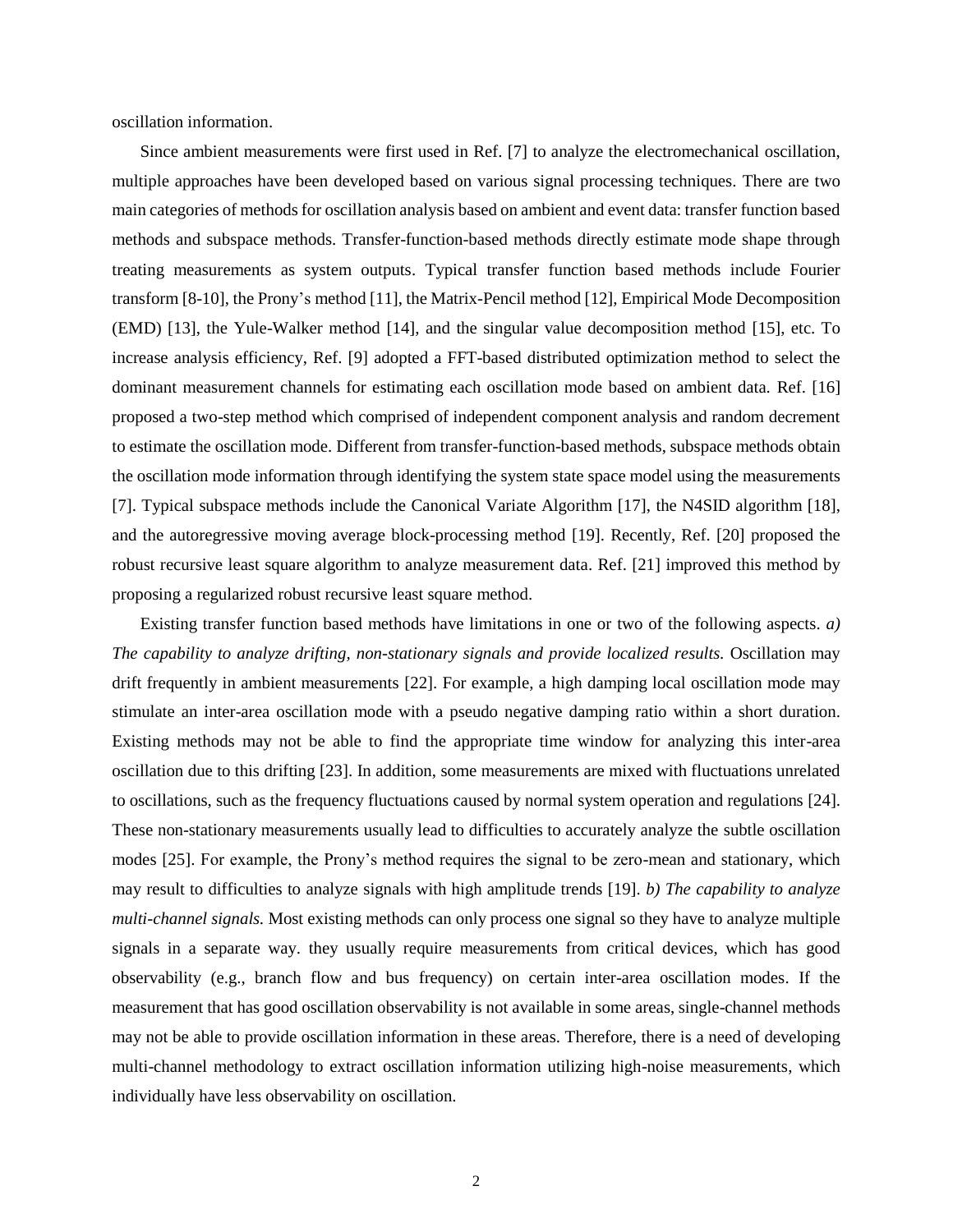The aim of this study is to introduce multi-channel EMD based methods: Bivariate EMD (BEMD), Trivariate EMD (TEMD), and Multivariate EMD (MEMD), to facilitate identifying inter-area oscillation mode using multi-channel ambient synchrophasor measurements. Particularly, MEMD is investigated in details using real-world ambient measurements. The test results show that MEMD has better performance than typical oscillation identification methods. For convenience, wide-area frequency measurements are adopted for illustration and analysis in the following sections. The introduced methods and descriptions are also applicable to other wide-area measurement data such as instantaneous real power, voltage angle, and current.

The rest of this paper is organized as follows. Section 2 describes the original form of the EMD method. Section 3 expands it to bivariate, trivariate, and multivariate empirical mode decomposition to identify oscillation. Section 4 presents two test cases to verify the proposed methods. Conclusions are provided in Section 5.

#### **2. Background — Empirical Mode Decomposition Based Oscillation Identification**

EMD was developed for analyzing non-stationary signals that commonly exist in many science and engineering fields [1]. Due to its data-driven nature and the strong capability in analyzing non-stationary signals to provide information on localized amplitudes and frequencies, EMD has been proved to be effective for time-frequency analysis in various areas, such as power quality assessment [\[26\]](#page-13-15), biomedical signals [\[27\]](#page-13-16), mechanical signals [\[28\]](#page-13-17), and geographical signals [\[29\]](#page-13-18). For oscillation identification, EMD has been applied to analyze transient measurements [\[13\]](#page-13-2).

In EMD-based oscillation identification, a frequency measurement signal can be viewed as a linear combination of short-term frequency fluctuation components and long-term frequency trends [\[30\]](#page-13-19). Shortterm frequency fluctuations are defined as the evolution feature of frequency measurements  $f(t)$  between local frequency maxima and minima. Subtracting this fast fluctuation component, which is denoted by  $\tilde{f}_1(t)$ , from  $f(t)$ , one can identify the "slower" frequency trend  $\bar{f}_1(t)$  that supports the short-term frequency fluctuation component, so that

$$
f(t) = \bar{f}_1(t) + \tilde{f}_1(t)
$$
 (1)

where  $\tilde{f}_1(t)$  is termed an intrinsic mode function (IMF). As raw measurements have noises or measurement errors,  $\tilde{f}_1(t)$  represents these high-frequency elements.  $\bar{f}_1(t)$  is still oscillatory after subtracting the fast fluctuation component  $\tilde{f}_1(t)$  from  $f(t)$ . The same decomposition method can be applied to  $\bar{f}_1(t)$  as  $\bar{f}_1(t) = \bar{f}_2(t) + \tilde{f}_2(t)$ . After recursive decompositions, the representation of the original frequency measurement  $f(t)$  becomes

$$
f(t) = \bar{f}_M(t) + \sum_{m=1}^{M} \tilde{f}_m(t)
$$
 (2)

where  $\tilde{f}_m(t)$  is the *m*th IMF of frequency measurements and  $\bar{f}_M(t)$  is the residual frequency. Each iterative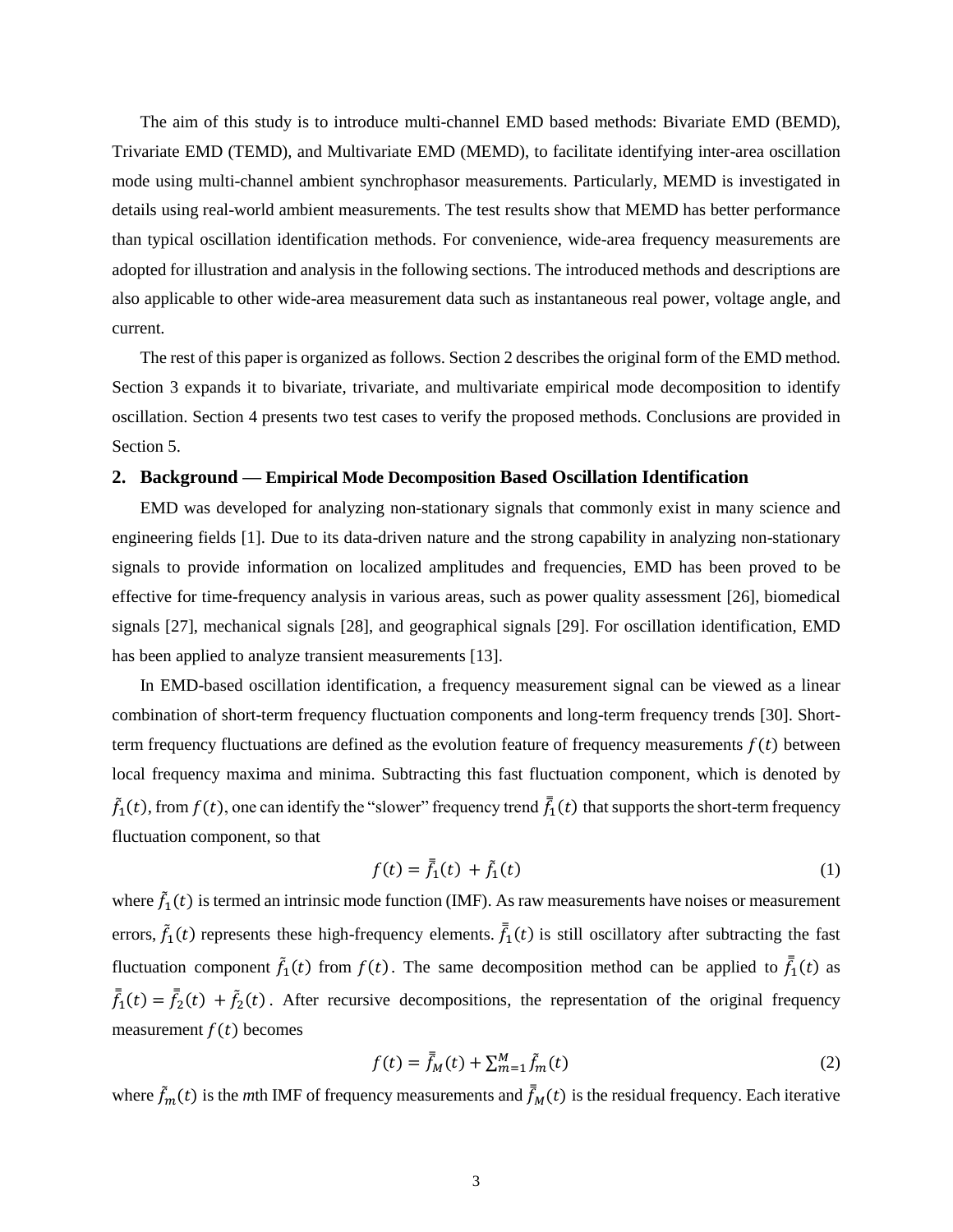step for decomposing the frequency signal into one IMF has the iterative procedures as shown in [Table 1](#page-3-0) [2].

<span id="page-3-0"></span>

| Table 1. Iteration steps of univariate EMD to generate each IMF |                                                                                                                            |  |  |
|-----------------------------------------------------------------|----------------------------------------------------------------------------------------------------------------------------|--|--|
| Step                                                            | Procedure                                                                                                                  |  |  |
| 1)                                                              | Find all frequency extrema of $f(t)$ , which are denoted by $f_i$ (maxima) and $f_i$ (minima).                             |  |  |
| 2)                                                              | Construct two time-series frequency signals from maxima $\bar{f}_i$ and minima $f_i$ , respectively, through               |  |  |
|                                                                 | cubic-spline interpolation. The two constructed frequency signals $\bar{f}_{max}$ and $\bar{f}_{min}$ form an<br>envelope. |  |  |
| 3)                                                              | Computing the mean of the envelop: $\bar{f}(t) = (\bar{f}_{max} + \bar{f}_{min})/2$ .                                      |  |  |
| 4)                                                              | Subtracting the envelop mean to obtain a fast fluctuation components $\tilde{f}(t) = f(t) - \bar{f}(t)$ .                  |  |  |
| 5)                                                              | Continue to sift $\tilde{f}(t)$ using Step 1) to 4) until it meets the IMF criterion. Afterwards, get the                  |  |  |
|                                                                 | residue $f(t) - \tilde{f}(t)$ and return to Step 1) to decompose the next IMF.                                             |  |  |

In Step 5), the IMF criterion to stop the sifting process for generating one IMF is that the normalized square deviation of two consecutive sifted signals is smaller than a threshold.

$$
\sum_{t=1}^{T} \left[ \frac{\left| \tilde{f}_{m,l+1} - \tilde{f}_{m,l} \right|^2}{\tilde{f}_{m,l}^2} \right] \le \overline{D}_{\text{EMD}} \tag{3}
$$

where *l* and *l*+1 denote two successive sifting operations. The typical value of  $\overline{D}$  is between 0.2 and 0.3 [\[30\]](#page-13-19). The stopping criterion for the outer iterative loop (decomposing IMFs) is that the residue  $\bar{f}_K(t)$ becomes a monotonic signal, from which no more IMFs can be extracted.

Since the original EMD can only process the real-value (univariate) time series signal, existing work on oscillation identification are limited to applying classical EMD or Ensemble EMD (EEMD, an modified version of EMD) on simulation data or transient measurements [\[13,](#page-13-2) [31\]](#page-13-20). As described in Section 1, ambient measurements may contains valuable information such as common oscillation components that reflect interarea oscillation modes. This information may be difficult to extract using univariate EMD due to low signal/noise ratio environments.

# **3. Methodology — Multivariate Empirical Mode Decomposition Based Ambient Oscillation Mode Identification**

#### **3.1 Bivariate/Trivariate Empirical Mode Decomposition for Oscillation Identification**

The bivariate (complex) EMD (BEMD) [\[32\]](#page-13-21) and the trivariate EMD (TEMD) [\[33\]](#page-13-22) enhanced the capability of identifying synchronous behaviors of bivariate and trivariate signals. In many fields, BEMD and TEMD has been proved to be able to determine common frequency components through simultaneous decomposition of two or three signals, such as equipment condition monitoring [\[34\]](#page-13-23) and biomedical signal analysis [\[35\]](#page-13-24). Since inter-area oscillations typically happen in two or three areas, if the measurements from two or three areas are available, it is possible to apply BEMD and TEMD to multiple channels of frequency ambient measurements to improve oscillation identification. Based on their basic algorithm formulation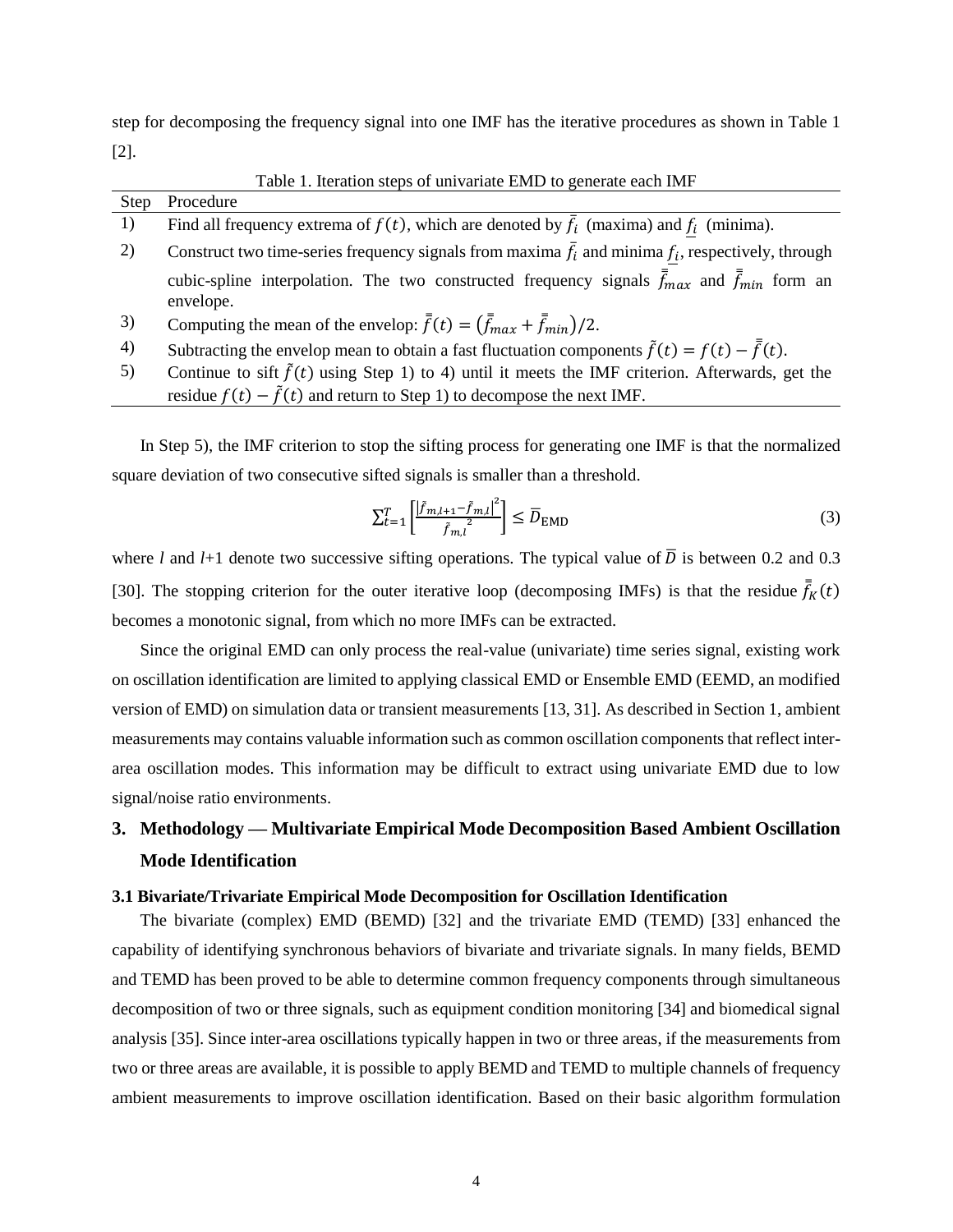[\[32,](#page-13-21) [33\]](#page-13-22), the iterative procedures to extract each oscillation component based on BEMD and TEMD are developed in [Table 2](#page-4-0) and [Table 3,](#page-4-1) respectively.

Table 2. Iterative procedures of BEMD for generating each IMF

<span id="page-4-0"></span>

| <b>Step</b> | Procedure                                                                                                           |
|-------------|---------------------------------------------------------------------------------------------------------------------|
| 1)          | Use two frequency measurements $f_A$ and $f_B$ in area A and B to construct the complex frequency                   |
|             | measurement vector $f_{A-B} = f_A + i * f_B$ .                                                                      |
| 2)          | Construct $N$ directions for projection of the frequency vector. These directions are denoted by                    |
|             | $\varphi_k = 2k\pi/N$ , $1 \leq k \leq N$ .                                                                         |
| 3)          | Project the complex frequency measurement vector $f_{A-B}$ on direction $\varphi_k : P_{\varphi_k}(t) =$            |
|             | $\text{Re}\left(e^{-i\varphi_k}x(t)\right).$                                                                        |
| 4)          | Extract the time of the maxima in $P_{\varphi_k}(t)$ . The time instants at maxima are denoted by $\{t_i^k\}$ .     |
| 5)          | Conduct cubic-spline interpolation based on the point set $[t_i^k, f_{A-B}(t_i^k)]$ to get the complex              |
|             | frequency envelope curve in the direction $\varphi_k$ , which is denoted by $e_{\varphi_k}$ . Update the direction  |
|             | index from k to k+1. If $k < K$ , return to Step 3). Otherwise, continue the next step.                             |
| 6)          | Calculate the complex frequency envelop mean: $\bar{f}(t) = 2/N \cdot \sum_{k} e_{\varphi_k}(t)$ .                  |
| 7)          | Subtract $\vec{f}(t)$ from the complex frequency measurement vector $f_{A-B}$ , so that $\vec{f}(t) = f_{A-B}(t)$ – |
|             | $\bar{f}(t)$ .                                                                                                      |
| 8)          | Continue to sift $\tilde{f}(t)$ using Step 1) to 7) until it meets the IMF criterion. Afterwards, get the           |
|             | residue $f_{A-B}(t) - \tilde{f}(t)$ and return to step 1 to decompose the next IMF.                                 |

Table 3. Iterative procedures of TEMD for generating each IMF

<span id="page-4-1"></span>

| Step | Procedure                                                                                                                                                                                                                                  |
|------|--------------------------------------------------------------------------------------------------------------------------------------------------------------------------------------------------------------------------------------------|
| 1)   | Using three frequency measurements $f_A$ , $f_B$ , and $f_C$ from three areas, construct the trivairate                                                                                                                                    |
|      | quaternion frequency signal denoted by $f(t)$ .                                                                                                                                                                                            |
| 2)   | Calculate the projection of $f(t)$ , i.e., $p_{\theta_k}^{\varphi_n}$ , where $\theta_k = k\pi/K$ and $\varphi_n = n\pi/N$ , where $k =$                                                                                                   |
|      | $1, , K$ and $n = 1, , N$ .                                                                                                                                                                                                                |
| 3)   | Extract the locations $\{(t_k^n)_i\}$ of the maxima of $p_{\theta_k}^{\varphi_n}(t)$ for eac1h k and n.                                                                                                                                    |
| 4)   | Conduct cubic-spline interpolation on the extrema point set $[(t_k^n)_i, f(t_k^n)_i]$ to get the frequency<br>envelope curve in the direction $\{\theta_k, \varphi_n\}$ , which is denoted by $e_{\theta_k}^{\varphi_n}$ for each k and n. |
| 5)   | Calculate the complex frequency envelop mean: $\bar{f}(t) = \frac{1}{\nu N} \cdot \sum_{k} \sum_{n} e_{A_n}^{\varphi_n}$ .                                                                                                                 |
| 6)   | Subtract $\bar{f}(t)$ so that $\tilde{f}(t) = f(t) - \bar{f}(t)$ .                                                                                                                                                                         |
| 7)   | Continue to sift $\tilde{f}(t)$ using Step 1) to 6) until it meets the IMF criterion. Afterwards, return to Step                                                                                                                           |
|      | 1) to decompose the next IMF.                                                                                                                                                                                                              |

The IMF criterion to stop the IMF sifting are extensions of (3) to multiple signals, For example, the IMF criterion for the TEMD case is shown in (4).

$$
\frac{1}{3} \sum_{A,B,C} \sum_{t=1}^{T} \left[ \frac{\left| \tilde{f}_{m,l+1} - \tilde{f}_{m,l} \right|^2}{\tilde{f}_{m,l}^2} \right] \le \overline{D}_{\text{TEMD}} \tag{4}
$$

The criterion to stop decomposing the next IMF is that all residual signal projections have less than two extrema (for BEMD) or three extrema (for TEMD).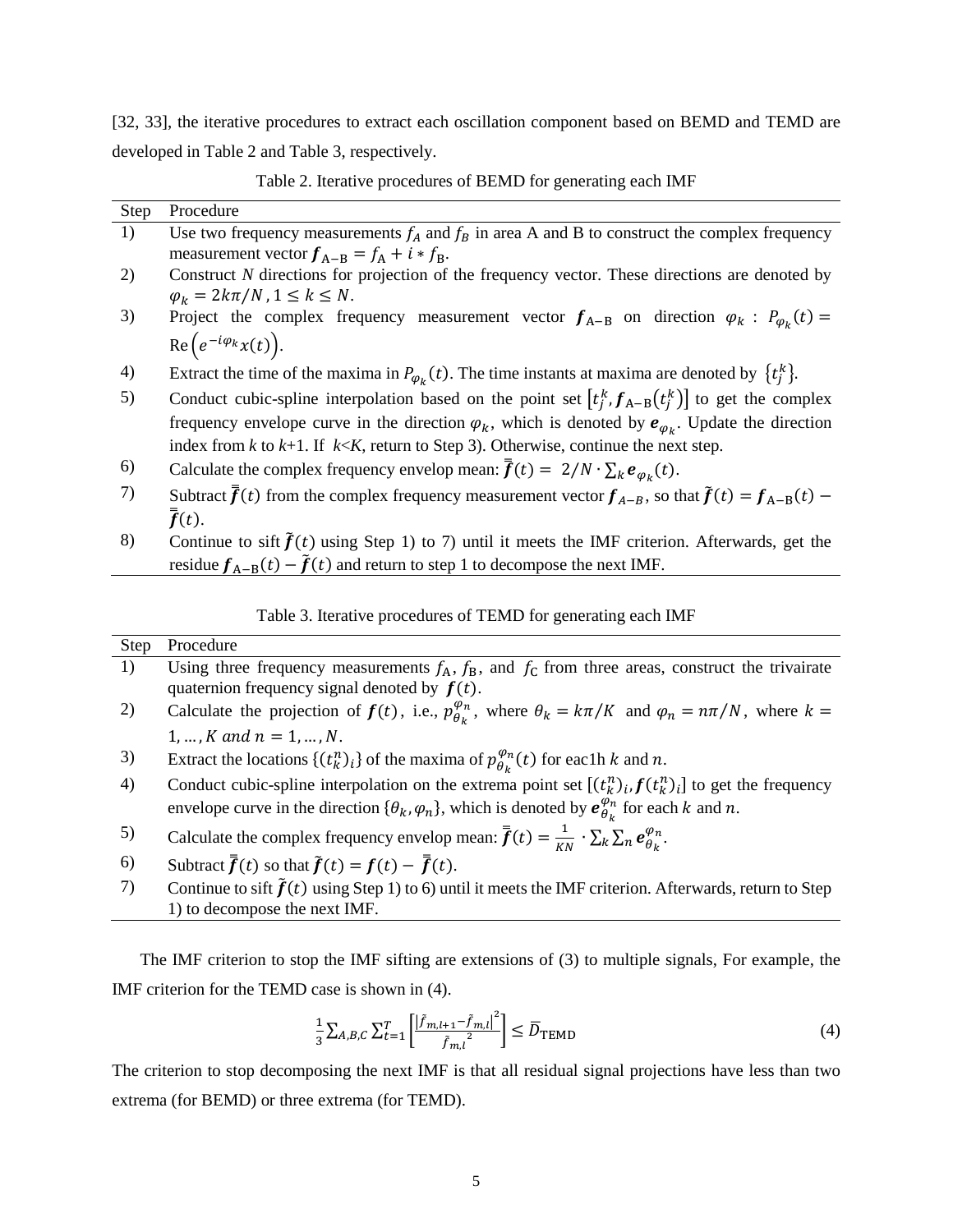#### **3.2 Multivariate Empirical Mode Decomposition for Oscillation Identification**

Multivariate EMD (MEMD) was developed for analyzing complex, nonlinear, and dynamic signals [\[36\]](#page-14-0). The simultaneous analysis of multi-channel signals using MEMD has been proved to be capable to analyze multichannel signals in a synchronized approach [\[37\]](#page-14-1). This synchronized approach helps to identify the oscillation modes that exists in multiple channels with low amplitudes, which may be neglected in monochannel analysis [\[38\]](#page-14-2). This feature makes MEMD a competitive candidate method for oscillation mode identification based on wide-area ambient measurements.

The essence of EMD-based methods is based on local maxima and minima information, but local extrema definition are not obvious for multiple-channel frequency signals [\[36\]](#page-14-0). Therefore, the main difficulty of extending EMD to MEMD for frequency analysis is to generate the frequency envelops based on local extrema. Assuming  $\{f_N(t)\}_{t=1}^T = \{f_1(t), f_2(t), ..., f_N(t)\}\$ , the main steps of applying MEMD [\[36\]](#page-14-0) for oscillation mode identification are described in [Table 4.](#page-5-0)

Table 4. Iterative procedures of MEMD for generating each IMF

<span id="page-5-0"></span>

| <b>Step</b> | Procedure                                                                                                                                                                        |
|-------------|----------------------------------------------------------------------------------------------------------------------------------------------------------------------------------|
| 1)          | Generate a set of angles $\theta^k$ <sub>k=1</sub> on a sphere that has $(n-1)$ dimensions to denote K projection                                                                |
|             | directions. Create the direction vectors denoted by $X^{\theta_k}$ <sub>k=1</sub> based on these angles.                                                                         |
| 2)          | Project the frequency measurements $f_N(t)$ for all K directions. The projections are denoted by                                                                                 |
|             | $p^{\theta_k}(t) \}_{k=1}^K$ .                                                                                                                                                   |
| 3)          | Find the maxima of the projections. Give $\{t_i^{\theta_k}\}\$ as the time instants at the maxima of projections                                                                 |
|             | $p^{\theta_k}(t) \}_{k=1}^K$ .                                                                                                                                                   |
| 4)          | Use maxima $[t_i^{\theta_k}, f(t_i^{\theta_k})]$ and cubic-spline interpolation to obtain the envelop curve in each                                                              |
|             | direction. The envelop curves for all K directions are denoted by $e^{\theta_k}\Big]_{k=1}^K$ .                                                                                  |
| 5)          | Calculate the envelop mean $\bar{\bar{f}}(t) = \frac{1}{\kappa} \sum_{k=1}^{K} e^{\theta_k}(t)$ . Subtract $\bar{\bar{f}}(t)$ so that $\tilde{f}(t) = f(t) - \bar{\bar{f}}(t)$ . |
| 6)          | Continue to sift $f(t)$ using Step 1) to 5) until it meets the IMF criterion. Afterwards, return to Step<br>1) to decompose the next IMF.                                        |

The IMF criterion in Step 6) to stop the sifting iteration is shown in (5).

$$
\frac{1}{N} \sum_{n=1}^{N} \sum_{t=1}^{T} \left[ \frac{|\tilde{f}_{m,l+1} - \tilde{f}_{m,l}|^2}{\tilde{f}_{m,l}^2} \right] \le \overline{D}_{\text{MEMD}} \tag{5}
$$

The outer iteration loop for generating the next IMF terminates when signal projections  $p^{\theta_k}(t)$ <sup>R</sup><sub> $k=1$ </sub>  $\frac{K}{h}$  have less than three extrema.

Using MEMD, multi-channel ambient frequency measurements are analyzed as an *n* dimensional matrix and decomposed into several IMFs components based on the iterative process i[n Table 4.](#page-5-0) Each IMF contains the localized frequency, amplitude, and phase angle information for each frequency signal and oscillation mode. Dominant oscillation modes can be identified based on the energy of each IMF given by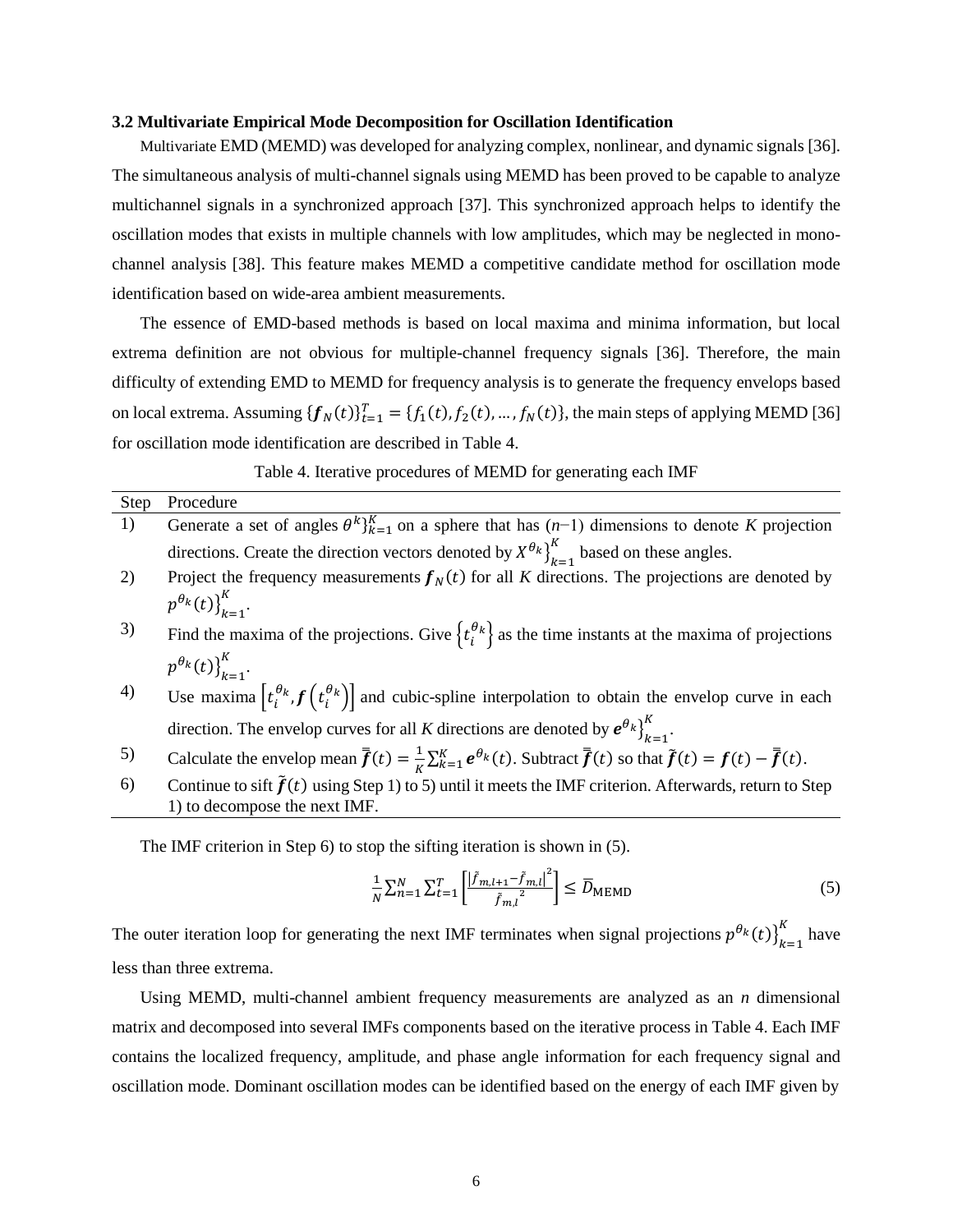$$
E_{k,\infty} = \sum_{t=1}^{T} \sum_{n=1}^{N} \left[ \tilde{f}_k(t)[n] \right]^2
$$
 (6)

In some situations, the measurements may have high-magnitude trends that are extracted as high-energy IMFs. These high magnitude trends can be easily excluded from inter-area oscillations as the IMF for all signals have very close phase angles. Additionally, it is also easy to distinguish these IMFs from their frequencies, which are usually lower than typical interarea oscillation frequencies.

Through the Hilbert Transform [\[30\]](#page-13-19), the localized frequency and amplitude values for each IMF and each signal can be obtained as

$$
f_H(t) = \frac{P}{\pi} \int_{-\infty}^{+\infty} \frac{f(\tau)}{t - \tau} d\tau
$$
 (7)

$$
z(t) = f(t) + if_H(t) = a(t)e^{i\varphi(t)}
$$
\n(8)

where  $a(t)$  is the localized amplitude obtained by  $a(t) = [f^2(t) + f_H^2(t)]^{1/2}$ .  $\varphi(t)$  is the localized angle calculated by  $\varphi(t) = \arcsin(f_H(t)/a(t))$ . The instantaneous frequency for all IMFs and signals can be obtained as  $\omega(t) = d\varphi(t)/dt$ . The joint instantaneous frequency and amplitude of one IMF denote the frequency and amplitude for a particular oscillation mode considering all signals at the system level, and they are obtained by

$$
f_{\text{IMF},l}(t) = \frac{\sum_{n=1}^{N} (a_{\text{IMF},l,n}(t) \cdot f_{\text{IMF},l,n}(t))}{\sum_{n=1}^{N} a_{\text{IMF},l,n}(t)}
$$
(9)

$$
a_{\text{IMF},l}(t) = 1/N \cdot \sum_{n=1}^{N} a_{\text{IMF},l,n}(t)
$$
\n(10)

The joint instantaneous frequency and amplitude for each IMF can be graphed for visualization in the time domain. This information can help operators understand real-time oscillation information, as well as resonance-stimulated oscillations based on the oscillation occurrence sequence. In addition, the computational complexity of EMD-based algorithms are proved to be equivalent to Fast Fourier Transform (FFT) [\[39\]](#page-14-3), indicating MEMD is suitable for online oscillation identification.

# **4. Case Studies Based on FNET/GridEye Measurements**

This section shows two cases to investigate the features of TEMD and MEMD for oscillation identification based on FNET/GridEye ambient measurements [\[40-64\]](#page-14-4). As a WAMS at the distribution level, the FNET/GridEye system is capable of monitoring the power grid with high dynamic accuracy [\[65,](#page-15-0) [66\]](#page-15-1). A frequency disturbance recorder (FDR) can measure power grid voltage, angle, and frequency at the 120V outlets. These highly accurate synchrophasor measurements at transmitted across the Internet at a 10Hz report rate (i.e. 10 frequency samples per second) and collected by the main server located at the University of Tennessee. Table I shows the description on the two cases using FNET/GridEye ambient measurements.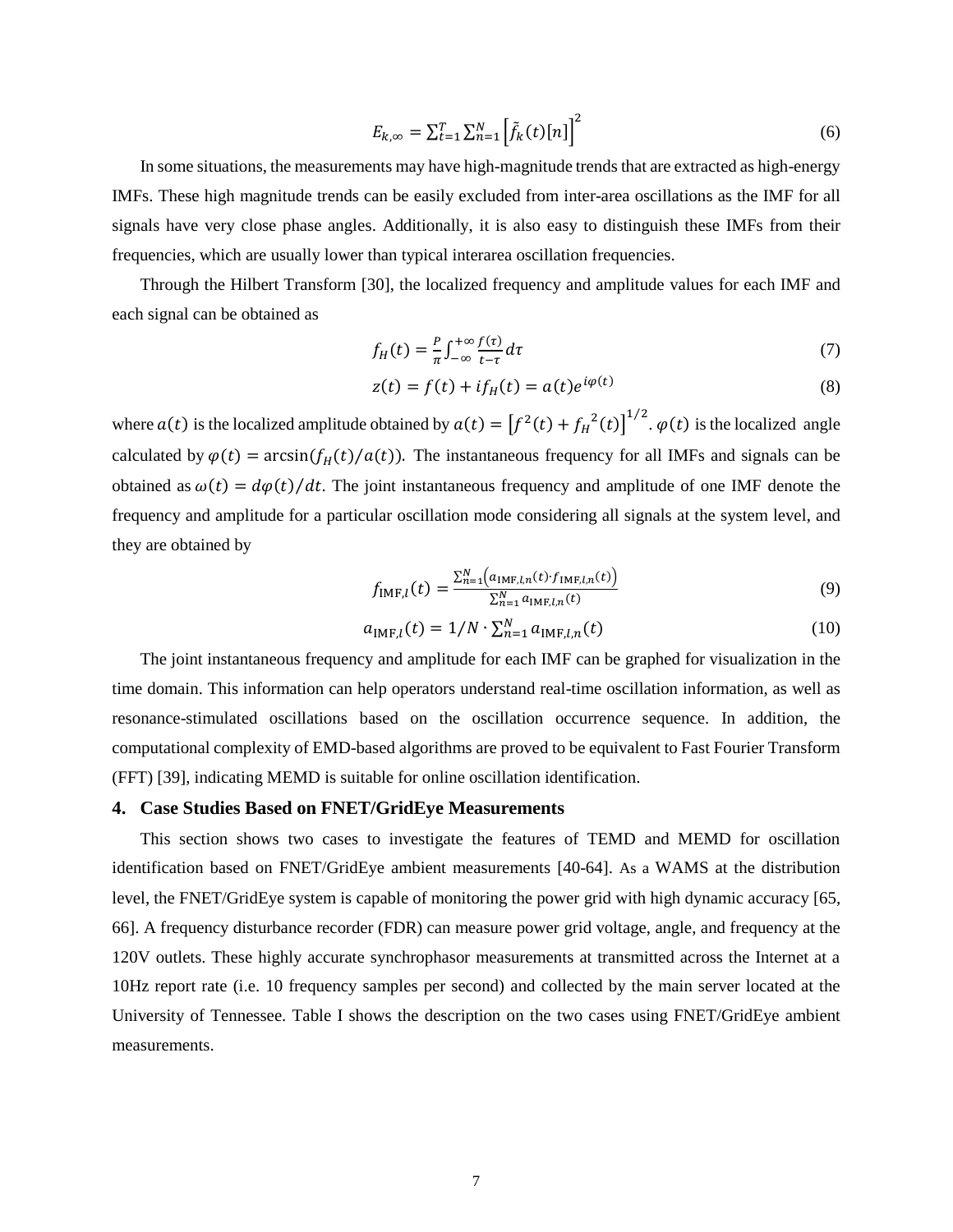| Case # | Measurement information                                |    | Test purpose                                                                                    |
|--------|--------------------------------------------------------|----|-------------------------------------------------------------------------------------------------|
|        | FNET/GirdEye ambient                                   | a) | Test the capability of TEMD in identifying oscillation                                          |
|        | frequency measurements in<br>Europe                    | b) | modes based on ambient measurements<br>Compare TEMD with classical EMD                          |
|        | FNET/GirdEye ambient and<br>event measurements in U.S. | a) | Test the capability of MEMD in identifying oscillation<br>modes using high-noisy ambient data   |
|        | Eastern Interconnection                                | b) | Test the capability of MEMD in analyzing non-stationary<br>frequency measurements during events |
|        |                                                        | C) | Verify the consistency of identified oscillation modes<br>using ambient and event measurements  |
|        |                                                        | d) | Compare MEMD with typical methods                                                               |

Table 5. Information on the study cases

# **4.1 European Ambient Frequency Measurements**

The first case usesthree channels of ambient frequency measurements at three locations in the European power grid as shown in [Fig. 1.](#page-8-0) Applying TEMD to the measurements, [Fig. 2](#page-8-1) to [Fig. 4](#page-8-2) show the IMFs in the TEMD results. IMF 1 and IMF 2 show the high frequency components that are caused by measurement errors and noises. IMF 3 represents a 1.0 Hz local oscillation mode in the Turkey power grid. IMF 4 and IMF 7 have small amplitudes and don't show dominant oscillations' information. IMF 8 and IMF 9 contain high magnitudes of variations, reflecting long-term frequency fluctuations resulting from governor responses and automatic generation control. Based on the energy function (6) and IMF amplitudes, IMF 5 and IMF 6 can be as identified dominant inter-area oscillation modes, whose frequencies are 0.30 Hz and 0.15 Hz, respectively. It can be seen that the observed damping ratio of the two oscillation modes vary with time (some even have negative damping) because of constant small disturbances occurred in the ambient environments. [Fig. 5](#page-8-3) shows the joint instantaneous frequency based on Hilbert spectral analysis.

As a comparison, [Fig. 6](#page-8-4) shows IMF 4 to IMIF 6 using the classic EMD method. It can be seen that the two inter-area oscillation modes are mixed up with each other in IMF 4, thus unable to be identified using EMD. From this comparison, it can be noticed that if the measurements in one area has high noises, MEMD could extract possible oscillation information from the noisy signals in this area aided by oscillation information from other areas.



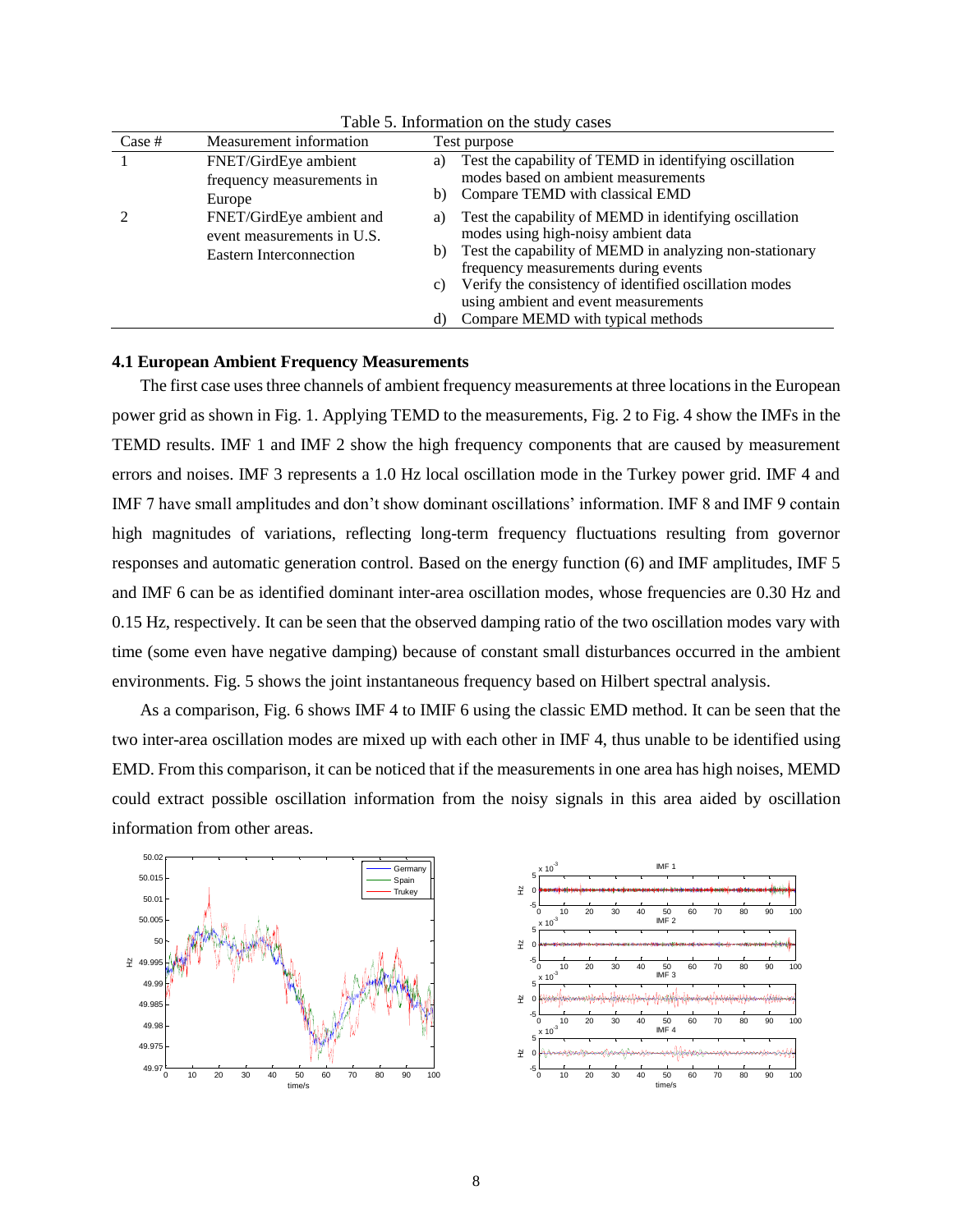

<span id="page-8-0"></span>Fig. 1. The European case - ambient frequency measurements with obvious oscillation



<span id="page-8-3"></span>Fig. 5. The Hilbert spectrum (instantons frequency) of IMF 3 to IMF 6 in the European grid ambient measurements



Fig. 3. IMF 4-IMF 6 of the European case Fig. 4. IMF 7-IMF 9 of the European case

<span id="page-8-2"></span>

<span id="page-8-4"></span>Fig. 6. IMF 4 to IMF 6 obtained by EMD

#### **4.2 EI Ambient and Event Frequency Measurements**

The second case analyzes ambient measurements and the measurements of a generation trip event in the U.S. Eastern Interconnection (EI) system. The deployment of measurement devices of FNET/GridEye in the EI system is shown in [Fig. 7.](#page-9-0) This case aims to verify that the oscillation mode identified using the ambient data can be actually observed in event transients. Frequency measurements from 12 locations around the event occurrence time are shown i[n Fig. 8](#page-9-1) . The studied time window is 5 minutes, during which the generation trip event happened at 125s.

<span id="page-8-1"></span>Fig. 2. IMF 1-IMF 3 of the European case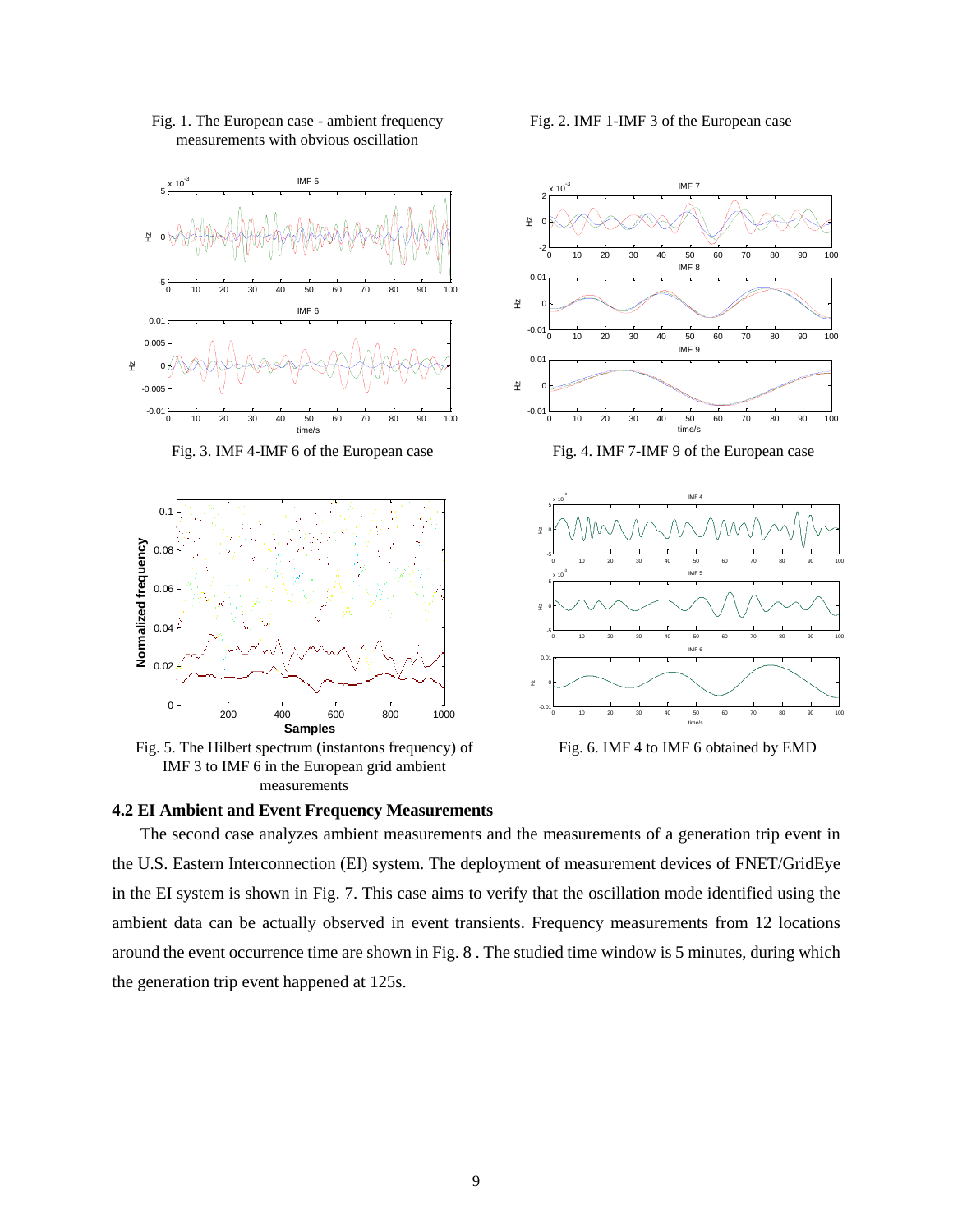

<span id="page-9-0"></span>Fig. 7. FDR deployment in the North America



<span id="page-9-1"></span>Fig. 8. Frequency measurements of a generation trip event in EI

[Fig. 9](#page-10-0) to [Fig. 11](#page-10-1) show the MEMD decomposition result using the frequency measurements. Among the obtained IMFs, IMF 1 to IMF 4 shows the high-frequency components caused by local system noises, measurement errors, and local oscillations with high damping ratios. Observed from its frequency and amplitude, IMF 5 might contain useful information of inter-area oscillation. IMF 6 to IMF 9 are the frequency trends that features constant relative phase angles for all measurements[. Fig. 12](#page-10-2) shows the joint instantaneous frequency based on Hilbert spectral analysis. To identify the dominant oscillation mode[, Fig.](#page-10-3)  [13](#page-10-3) shows the energy distribution of IMF1 to IMF 5, which have oscillatory phases among all IMFs. It can be seen that IMF 5 has the largest oscillation energy compared with other IMFs, indicating it is the dominant oscillation mode[. Fig. 14](#page-10-4) shows that MEMD can discover the dominant oscillation mode from both ambient and event measurements.

To further analyze these two oscillation components, [Fig. 15](#page-11-0) present the frequency and the mode compass graphs of the two oscillations. It shows that the two oscillations in ambient and event, both of which can be identified by MEMD, actually belong to the same inter-area oscillation mode.

For comparison, three typical methods: the modified Yule Walker method, the Prony's method, and the Fast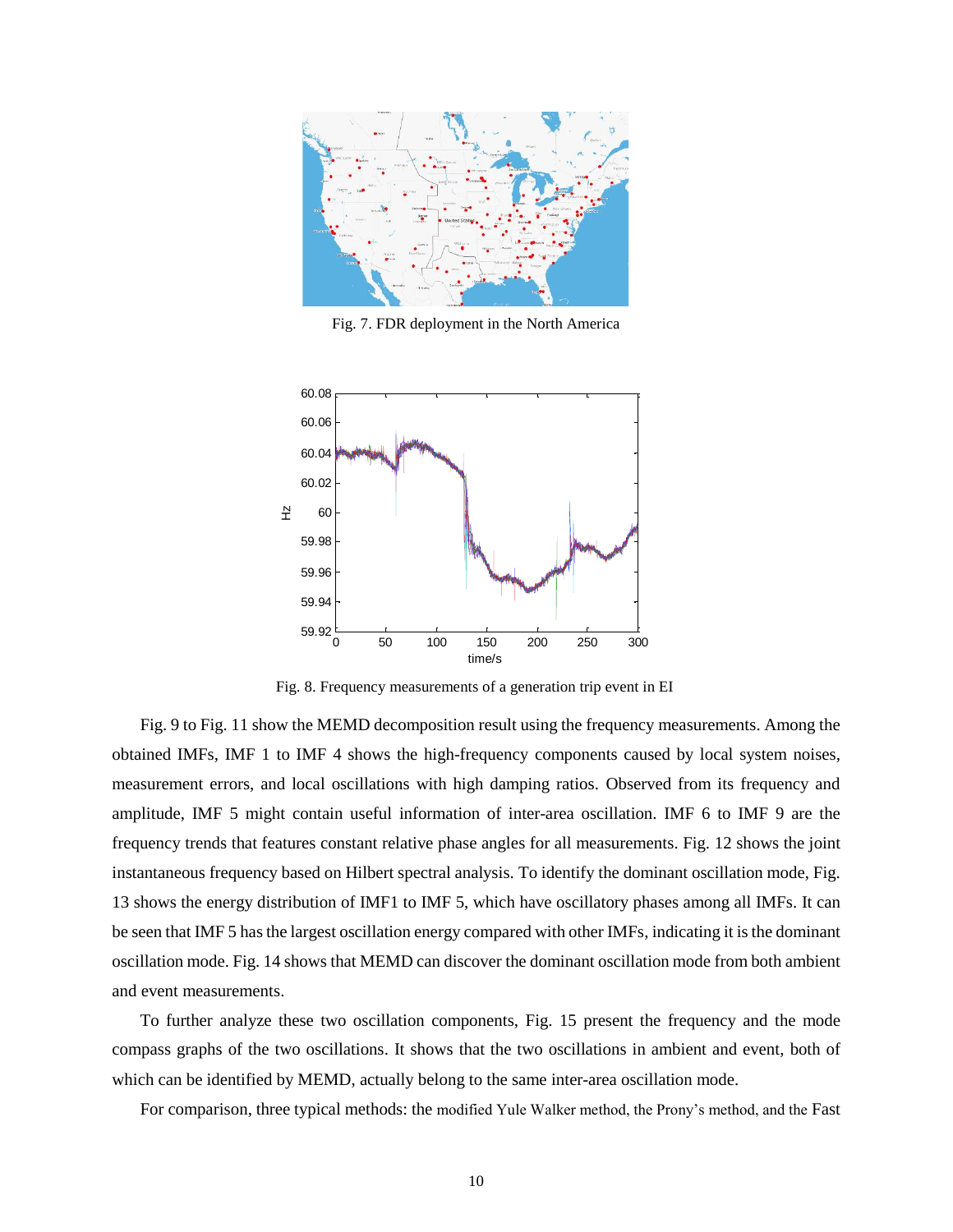Fourier Transform (FFT) method are tested using the same measurements[.](#page-11-1) 

[Table](#page-11-1) 6 shows their results, as well as a comparison on their advantages and disadvantages. As an example. The single-sided amplitude spectrum of the raw frequency measurement obtained by FFT is presented in [Fig. 16,](#page-12-7) which displays a crest near 0.2 Hz indicating this oscillation mode. However, FFT does not preserve localized frequency, magnitude, as well as phase angle information over the studied time window.



<span id="page-10-0"></span>Fig. 9. IMF1-3 of the EI generation trip event Fig. 10. IMF4-6 of the EI generation trip event





<span id="page-10-3"></span>Fig. 13. The energy of IMF1-5 of the EI generation trip event





<span id="page-10-1"></span>Fig. 11. IMF7-9 of the EI generation trip event Fig. 12. The Hilbert spectrum (instantons frequency) of IMF 3 to IMF 5 in the EI generation trip event

<span id="page-10-2"></span>

<span id="page-10-4"></span>Fig. 14. IMF 5 of the EI generation trip event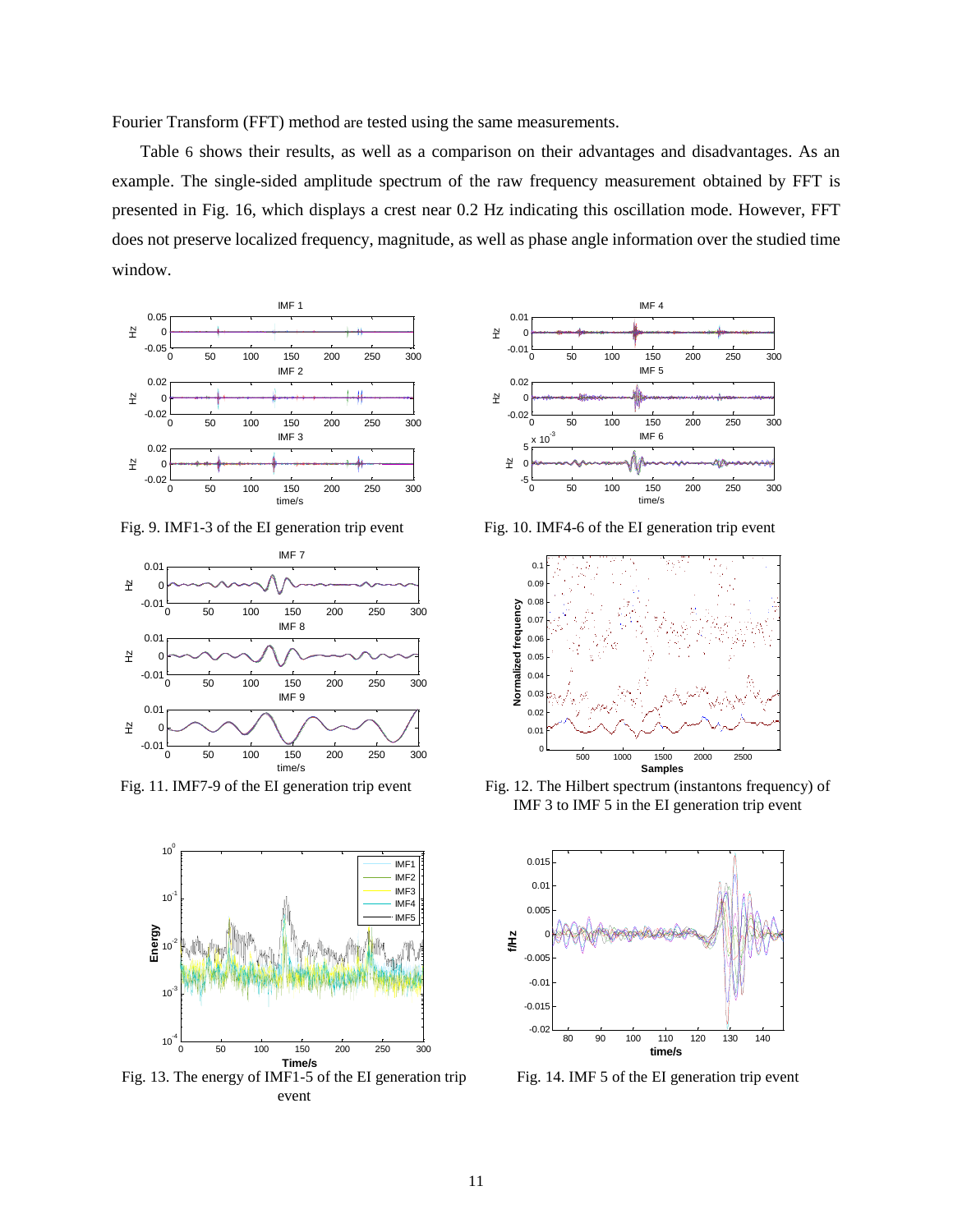

<span id="page-11-0"></span>(c) Ambient oscillation mode compass plot (d) Event oscillation mode compass plot Fig. 15. Comparison on the identified oscillation mode based on EI ambient and event measurements (IMF 5)

<span id="page-11-1"></span>

| Table 6. Method comparison based on El Hequency measurements |                                                        |                                                                                                                 |                                                       |  |  |  |
|--------------------------------------------------------------|--------------------------------------------------------|-----------------------------------------------------------------------------------------------------------------|-------------------------------------------------------|--|--|--|
| Methods                                                      | <b>Oscillation frequency</b>                           | Advantage(s)                                                                                                    | Disadvantage(s)                                       |  |  |  |
| <b>MEMD</b>                                                  | Ambient: 0.20 Hz                                       | Capable of analyzing non-<br>a)<br>a)                                                                           | As a data-driven                                      |  |  |  |
|                                                              | Event: 0.19 HZ                                         | stationary signals;                                                                                             | method, it needs more                                 |  |  |  |
|                                                              |                                                        | Provide localized frequency and<br>b)<br>amplitude;                                                             | theoretical research.[37]                             |  |  |  |
|                                                              |                                                        | Multiple signal analysis<br>c)<br>capability;                                                                   |                                                       |  |  |  |
|                                                              |                                                        | Preserve phase information; etc.<br>d)                                                                          |                                                       |  |  |  |
| <b>Fast Fourier</b>                                          | Ambient: 0.20 Hz                                       | Computationally efficient;<br>a)<br>a)                                                                          | Lost information on                                   |  |  |  |
| Transform [67]                                               | Event: $0.19$ HZ                                       | frequency<br>Accurate<br>domain<br>b)<br>results:                                                               | localized frequency,<br>amplitude, and phase          |  |  |  |
|                                                              |                                                        | Capable of analyzing non-<br>C)<br>stationary signals.                                                          | when analyzing non-<br>stationary signals             |  |  |  |
| The modified<br><b>Yule Walker</b>                           | Ambient: 0.21 Hz<br>Event: $0.20$ HZ                   | Capable of analyzing non-<br>a)<br>a)<br>stationary signals;                                                    | Need pre-processing,<br>such as de-trending;          |  |  |  |
| method [14, 19,<br>68]                                       |                                                        | As a parametric method, it has<br>b)<br>b)<br>complete theoretical support.                                     | Lost localized<br>frequency and phase<br>information. |  |  |  |
| The Prony's<br>method $[69]$                                 | $N/A$ (due to non-<br>stationary and noisy<br>signals) | Computationally efficient;<br>a)<br>a)<br>As a parametric method, it has<br>b)<br>complete theoretical support. | Require the signal to be<br>stationary.               |  |  |  |
|                                                              |                                                        |                                                                                                                 |                                                       |  |  |  |

|  |  |  | Table 6. Method comparison based on EI frequency measurements |
|--|--|--|---------------------------------------------------------------|
|--|--|--|---------------------------------------------------------------|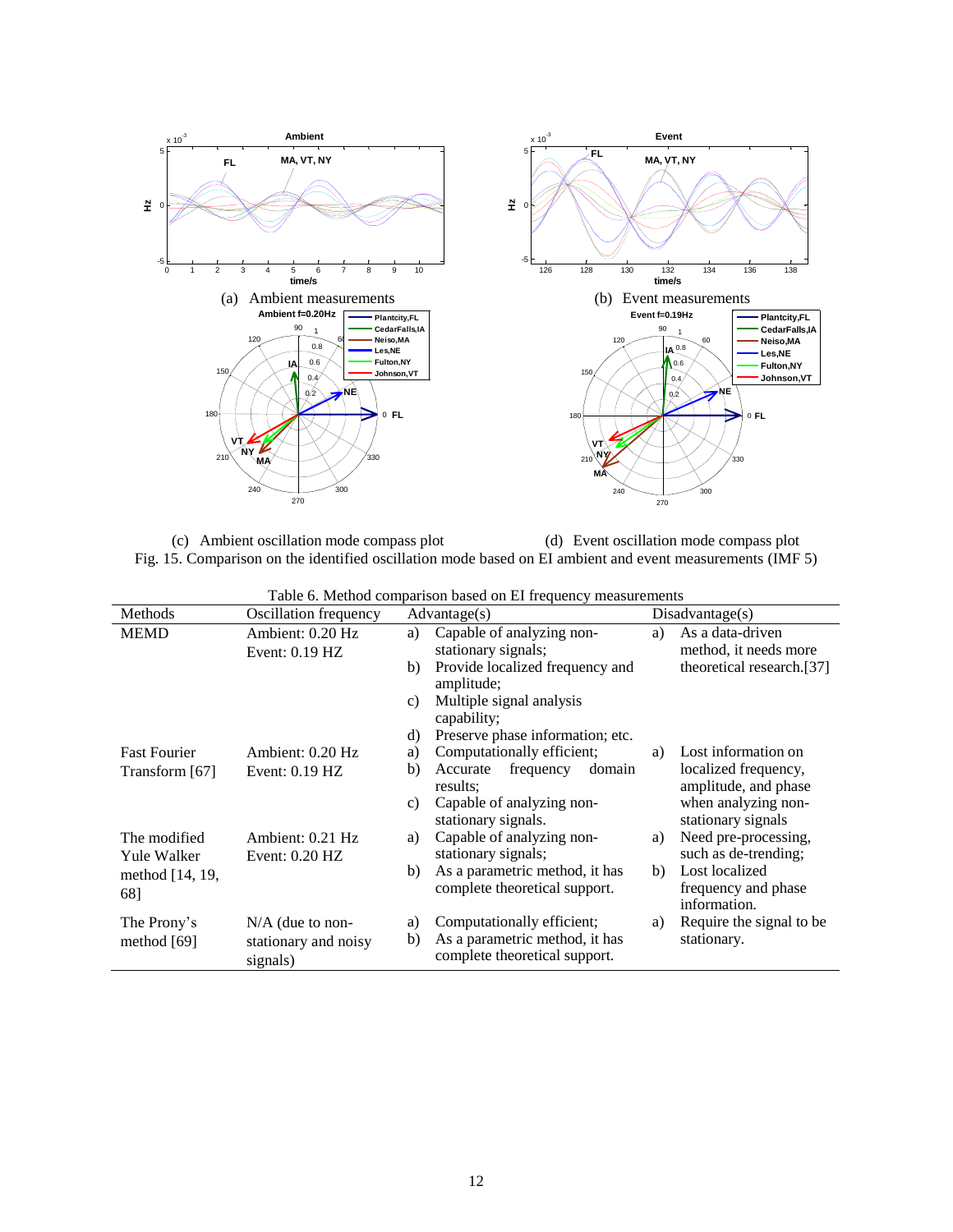

Fig. 16. FFT transform of raw frequency measurements of the EI generation trip event

# <span id="page-12-7"></span>**5. Conclusions**

This paper introduced BEMD, TEMD, and MEMD as multi-channel data-drive approaches for interarea oscillation identification based on wide-area ambient synchrophasor measurements. The proposed method has the capability to identify inter-area oscillation modes using highly noisy ambient measurements. Moreover, it is robust to drifting, non-linear and non-stationary measurement signals. Test results based on real-world frequency measurements and comparison with existing methods show that the proposed methods have good potential for real-time monitoring and identification of inter-area oscillation modes.

When the measurement in one area is totally unavailable, the oscillation mode information of that area, such as the oscillation amplitude and phase angle, could not be re-constructed using MEMD as it is a measurement-based approach. Future work could be model-measurement hybrid oscillation identification method development and the optimal measurements selection for MEMD analysis in large power systems.

# **References**

- <span id="page-12-0"></span>1. Guo, J., et al. *Events associated power system oscillations observation based on distribution-level phasor measurements*. in *T&D Conference and Exposition, 2014 IEEE PES*. 2014. IEEE.
- <span id="page-12-1"></span>2. You, S., et al. *A survey on next-generation power grid data architecture*. in *Power & Energy Society General Meeting, 2015 IEEE*. 2015. IEEE.
- <span id="page-12-2"></span>3. Zhang, Y., et al., *Wide-area frequency monitoring network (FNET) architecture and applications.* Smart Grid, IEEE Transactions on, 2010. **1**(2): p. 159-167.
- 4. Zhang, S., X. Xie, and J. Wu, *WAMS-based detection and early-warning of low-frequency oscillations in large-scale power systems.* Electric Power Systems Research, 2008. **78**(5): p. 897-906.
- 5. Farrokhifard, M., M. Hatami, and M. Parniani, *Novel approaches for online modal estimation of power systems using PMUs data contaminated with outliers.* Electric Power Systems Research, 2015. **124**: p. 74- 84.
- <span id="page-12-3"></span>6. Chakhchoukh, Y., V. Vittal, and G.T. Heydt, *PMU based state estimation by integrating correlation.* Power Systems, IEEE Transactions on, 2014. **29**(2): p. 617-626.
- <span id="page-12-4"></span>7. Pierre, J.W., D.J. Trudnowski, and M.K. Donnelly, *Initial results in electromechanical mode identification from ambient data.* Power Systems, IEEE Transactions on, 1997. **12**(3): p. 1245-1251.
- <span id="page-12-5"></span>8. Kakimoto, N., et al., *Monitoring of interarea oscillation mode by synchronized phasor measurement.* Power Systems, IEEE Transactions on, 2006. **21**(1): p. 260-268.
- <span id="page-12-6"></span>9. Ning, J., X. Pan, and V. Venkatasubramanian, *Oscillation modal analysis from ambient synchrophasor data using distributed frequency domain optimization.* Power Systems, IEEE Transactions on, 2013. **28**(2): p. 1960-1968.
- 10. Liu, G. and V.M. Venkatasubramanian. *Oscillation monitoring from ambient PMU measurements by frequency domain decomposition*. in *Circuits and Systems, 2008. ISCAS 2008. IEEE International*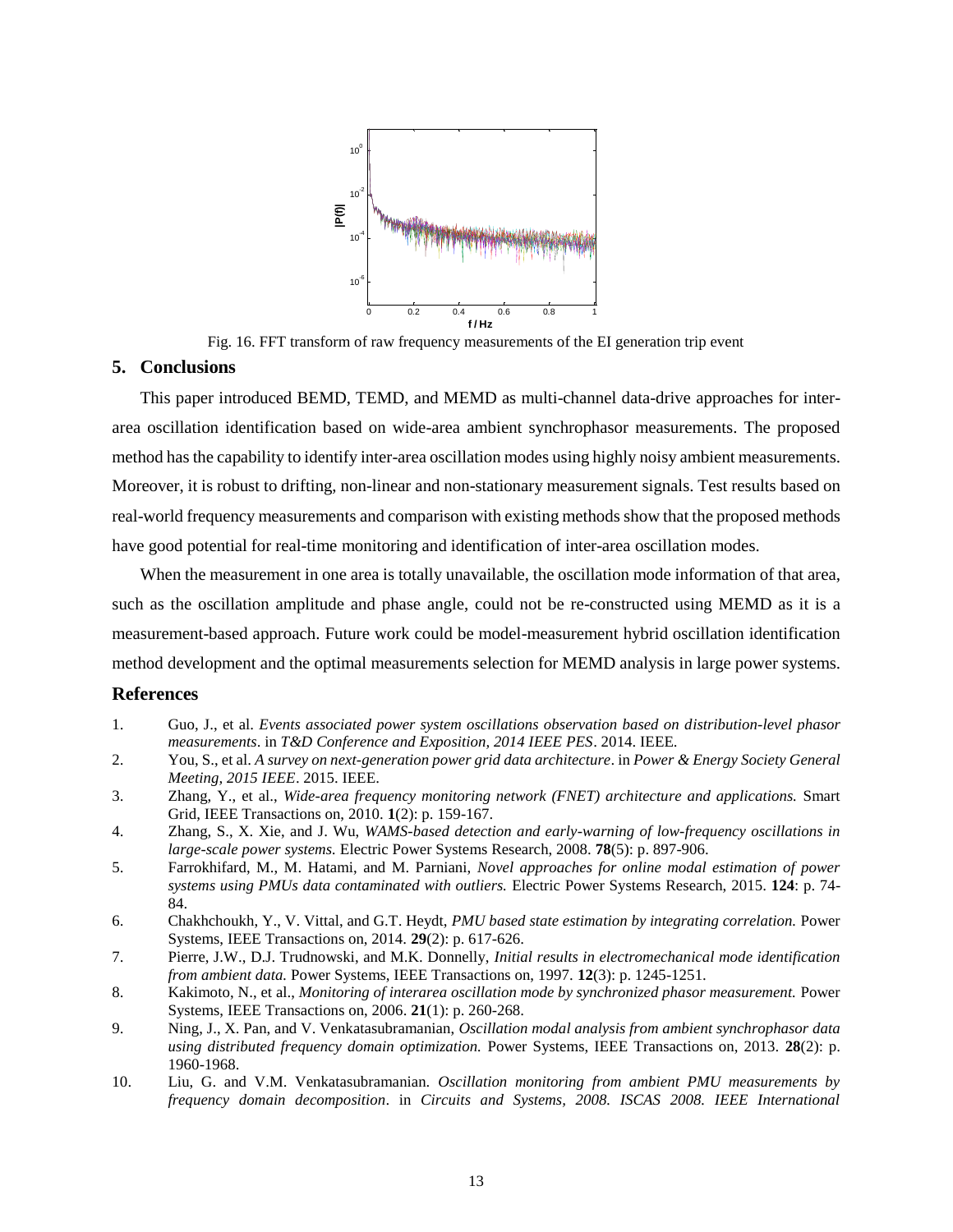*Symposium on*. 2008. IEEE.

- <span id="page-13-0"></span>11. Hauer, J.F., C. Demeure, and L. Scharf, *Initial results in Prony analysis of power system response signals.* Power Systems, IEEE Transactions on, 1990. **5**(1): p. 80-89.
- <span id="page-13-1"></span>12. Ye, Y., R.M. Gardner, and Y. Liu. *Oscillation analysis in western interconnection using distribution-level phasor measurements*. in *Power and Energy Society General Meeting, 2011 IEEE*. 2011. IEEE.
- <span id="page-13-2"></span>13. Laila, D.S., A.R. Messina, and B.C. Pal, *A refined Hilbert–Huang transform with applications to interarea oscillation monitoring.* Power Systems, IEEE Transactions on, 2009. **24**(2): p. 610-620.
- <span id="page-13-3"></span>14. Alkan, A. and A.S. Yilmaz, *Frequency domain analysis of power system transients using Welch and Yule– Walker AR methods.* Energy conversion and management, 2007. **48**(7): p. 2129-2135.
- <span id="page-13-4"></span>15. Yang, D., et al., *Identification of dominant oscillation mode using complex singular value decomposition method.* Electric Power Systems Research, 2012. **83**(1): p. 227-236.
- <span id="page-13-5"></span>16. Thambirajah, J., N.F. Thornhill, and B.C. Pal, *A multivariate approach towards interarea oscillation damping estimation under ambient conditions via independent component analysis and random decrement.* Power Systems, IEEE Transactions on, 2011. **26**(1): p. 315-322.
- <span id="page-13-6"></span>17. Zhou, N., J. Pierre, and R. Wies. *Estimation of low-frequency electromechanical modes of power systems from ambient measurements using a subspace method*. in *Proceedings of the North American Power Symposium*. 2003. sn.
- <span id="page-13-7"></span>18. De Moor, B. and P. Van Overschee, *Numerical algorithms for subspace state space system identification*, in *Trends in Control*. 1995, Springer. p. 385-422.
- <span id="page-13-8"></span>19. Wies, R.W., J.W. Pierre, and D.J. Trudnowski, *Use of ARMA block processing for estimating stationary lowfrequency electromechanical modes of power systems.* Power Systems, IEEE Transactions on, 2003. **18**(1): p. 167-173.
- <span id="page-13-9"></span>20. Zhou, N., et al., *Robust RLS methods for online estimation of power system electromechanical modes.* Power Systems, IEEE Transactions on, 2007. **22**(3): p. 1240-1249.
- <span id="page-13-10"></span>21. Zhou, N., et al., *Electromechanical mode online estimation using regularized robust RLS methods.* Power Systems, IEEE Transactions on, 2008. **23**(4): p. 1670-1680.
- <span id="page-13-11"></span>22. Larsson, M. and D.S. Laila. *Monitoring of inter-area oscillations under ambient conditions using subspace identification*. in *Power & Energy Society General Meeting, 2009. PES'09. IEEE*. 2009. IEEE.
- <span id="page-13-12"></span>23. Robertson, D.C., et al., *Wavelets and electromagnetic power system transients.* Power Delivery, IEEE Transactions on, 1996. **11**(2): p. 1050-1058.
- <span id="page-13-13"></span>24. Zhou, N., et al. *An algorithm for removing trends from power-system oscillation data*. in *Power and Energy Society General Meeting-Conversion and Delivery of Electrical Energy in the 21st Century, 2008 IEEE*. 2008. IEEE.
- <span id="page-13-14"></span>25. Dosiek, L., et al., *Mode shape estimation algorithms under ambient conditions: A comparative review.* Power Systems, IEEE Transactions on, 2013. **28**(2): p. 779-787.
- <span id="page-13-15"></span>26. Shukla, S., S. Mishra, and B. Singh, *Empirical-mode decomposition with Hilbert transform for power-quality assessment.* Power Delivery, IEEE Transactions on, 2009. **24**(4): p. 2159-2165.
- <span id="page-13-16"></span>27. Wu, M.-C. and N.E. Huang, *Biomedical data processing using HHT: A review*, in *Advanced Biosignal Processing*. 2009, Springer. p. 335-352.
- <span id="page-13-17"></span>28. Lei, Y., et al., *A review on empirical mode decomposition in fault diagnosis of rotating machinery.* Mechanical Systems and Signal Processing, 2013. **35**(1): p. 108-126.
- <span id="page-13-18"></span>29. Huang, N.E. and Z. Wu, *A review on Hilbert‐Huang transform: Method and its applications to geophysical studies.* Reviews of Geophysics, 2008. **46**(2).
- <span id="page-13-19"></span>30. Huang, N.E., et al. *The empirical mode decomposition and the Hilbert spectrum for nonlinear and nonstationary time series analysis*. in *Proceedings of the Royal Society of London A: Mathematical, Physical and Engineering Sciences*. 1998. The Royal Society.
- <span id="page-13-20"></span>31. Messina, A. and V. Vittal, *Extraction of dynamic patterns from wide-area measurements using empirical orthogonal functions.* Power Systems, IEEE Transactions on, 2007. **22**(2): p. 682-692.
- <span id="page-13-21"></span>32. Rilling, G., et al., *Bivariate empirical mode decomposition.* Signal Processing Letters, IEEE, 2007. **14**(12): p. 936-939.
- <span id="page-13-22"></span>33. Rehman, N.U. and D.P. Mandic, *Empirical mode decomposition for trivariate signals.* Signal Processing, IEEE Transactions on, 2010. **58**(3): p. 1059-1068.
- <span id="page-13-23"></span>34. Yang, W., et al., *Bivariate empirical mode decomposition and its contribution to wind turbine condition monitoring.* Journal of Sound and Vibration, 2011. **330**(15): p. 3766-3782.
- <span id="page-13-24"></span>35. Molla, M.K., et al. *Separation of EOG artifacts from EEG signals using bivariate EMD*. in *Acoustics Speech and Signal Processing (ICASSP), 2010 IEEE International Conference on*. 2010. IEEE.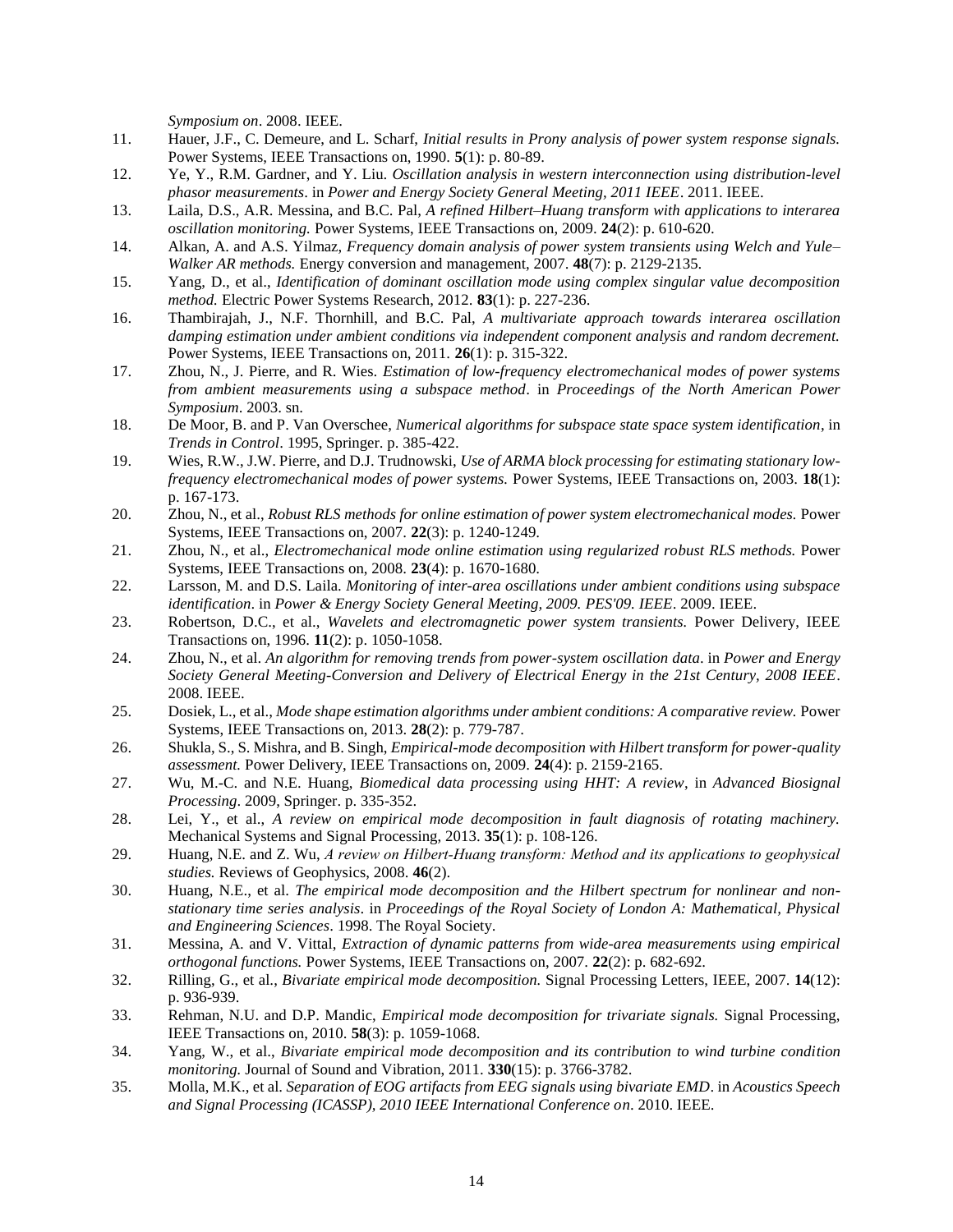- <span id="page-14-0"></span>36. Rehman, N. and D.P. Mandic. *Multivariate empirical mode decomposition*. in *Proceedings of The Royal Society of London A: Mathematical, Physical and Engineering Sciences*. 2009. The Royal Society.
- <span id="page-14-1"></span>37. Mutlu, A.Y. and S. Aviyente, *Multivariate empirical mode decomposition for quantifying multivariate phase synchronization.* EURASIP Journal on Advances in Signal Processing, 2011. **2011**: p. 7.
- <span id="page-14-2"></span>38. Fleureau, J., et al., *Multivariate empirical mode decomposition and application to multichannel filtering.* Signal Processing, 2011. **91**(12): p. 2783-2792.
- <span id="page-14-3"></span>39. Wang, Y.-H., et al., *On the computational complexity of the empirical mode decomposition algorithm.* Physica A: Statistical Mechanics and its Applications, 2014. **400**: p. 159-167.
- <span id="page-14-4"></span>40. Wang, W., et al. *Advanced synchrophasor-based application for potential distributed energy resources management: key technology, challenge and vision*. in *2020 IEEE/IAS Industrial and Commercial Power System Asia (I&CPS Asia)*. 2020. IEEE.
- 41. Cui, Y., S. You, and Y. Liu. *Ambient Synchrophasor Measurement Based System Inertia Estimation*. in *2020 IEEE Power & Energy Society General Meeting (PESGM)*. 2020. IEEE.
- 42. Alharbi, A., S. You, and Y. Liu. *Correlation between Generator Trips and Locational Marginal Prices (LMPs)*. in *2020 17th International Conference on the European Energy Market (EEM)*. 2020. IEEE.
- 43. You, S., et al. *Data architecture for the next-generation power grid: Concept, framework, and use case*. in *2015 2nd International Conference on Information Science and Control Engineering*. 2015. IEEE.
- 44. Zhao, J., et al. *Data quality analysis and solutions for distribution-level PMUs*. in *2019 IEEE Power & Energy Society General Meeting (PESGM)*. 2019. IEEE.
- 45. Liu, Y., et al., *A distribution level wide area monitoring system for the electric power grid–FNET/GridEye.* IEEE Access, 2017. **5**: p. 2329-2338.
- 46. You, S., et al., *Disturbance location determination based on electromechanical wave propagation in FNET/GridEye: a distribution-level wide-area measurement system.* IET Generation, Transmission & Distribution, 2017. **11**(18): p. 4436-4443.
- 47. Tong, N., et al. *Dynamic Equivalence of Large-Scale Power Systems Based on Boundary Measurements*. in *2020 American Control Conference (ACC)*. 2020. IEEE.
- 48. Li, J., et al., *A fast power grid frequency estimation approach using frequency-shift filtering.* IEEE Transactions on Power Systems, 2019. **34**(3): p. 2461-2464.
- 49. You, S., et al. *FNET/GridEye for Future High Renewable Power Grids—Applications Overview*. in *2018 IEEE PES Transmission & Distribution Conference and Exhibition-Latin America (T&D-LA)*. 2018. IEEE.
- 50. Yao, W., et al., *GPS signal loss in the wide area monitoring system: Prevalence, impact, and solution.* Electric Power Systems Research, 2017. **147**: p. 254-262.
- 51. Liu, S., et al., *Impact of simultaneous activities on frequency fluctuations—comprehensive analyses based on the real measurement data from FNET/GridEye.* CSEE Journal of Power and Energy Systems, 2020.
- 52. Wang, W., et al., *Information and Communication Infrastructures in Modern Wide-Area Systems.* Wide Area Power Systems Stability, Protection, and Security: p. 71-104.
- 53. Zhang, X., et al. *Measurement-based power system dynamic model reductions*. in *2017 North American Power Symposium (NAPS)*. 2017. IEEE.
- 54. Liu, S., et al., *Model-free Data Authentication for Cyber Security in Power Systems.* IEEE Transactions on Smart Grid, 2020.
- 55. Wu, L., et al. *Multiple Linear Regression Based Disturbance Magnitude Estimations for Bulk Power Systems*. in *2018 IEEE Power & Energy Society General Meeting (PESGM)*. 2018. IEEE.
- 56. You, S., et al., *Power system disturbance location determination based on rate of change of frequency*. 2019, Google Patents.
- 57. Liu, Y., et al. *Recent application examples of FNET/GridEye*. in *2018 IEEE 12th International Conference on Compatibility, Power Electronics and Power Engineering (CPE-POWERENG 2018)*. 2018. IEEE.
- 58. Liu, Y., et al., *Recent developments of FNET/GridEye—A situational awareness tool for smart grid.* CSEE Journal of Power and Energy Systems, 2016. **2**(3): p. 19-27.
- 59. Liu, Y., S. You, and Y. Liu, *Smart transmission & wide area monitoring system.* Communication, Control and Security for the Smart Grid, 2017.
- 60. Yao, W., et al., *Source location identification of distribution-level electric network frequency signals at multiple geographic scales.* IEEE Access, 2017. **5**: p. 11166-11175.
- 61. Wu, L., et al. *Statistical analysis of the FNET/grideye-detected inter-area oscillations in Eastern Interconnection (EI)*. in *2017 IEEE Power & Energy Society General Meeting*. 2017. IEEE.
- 62. You, S., et al. *A survey on next-generation power grid data architecture*. in *2015 IEEE Power & Energy Society General Meeting*. 2015. IEEE.